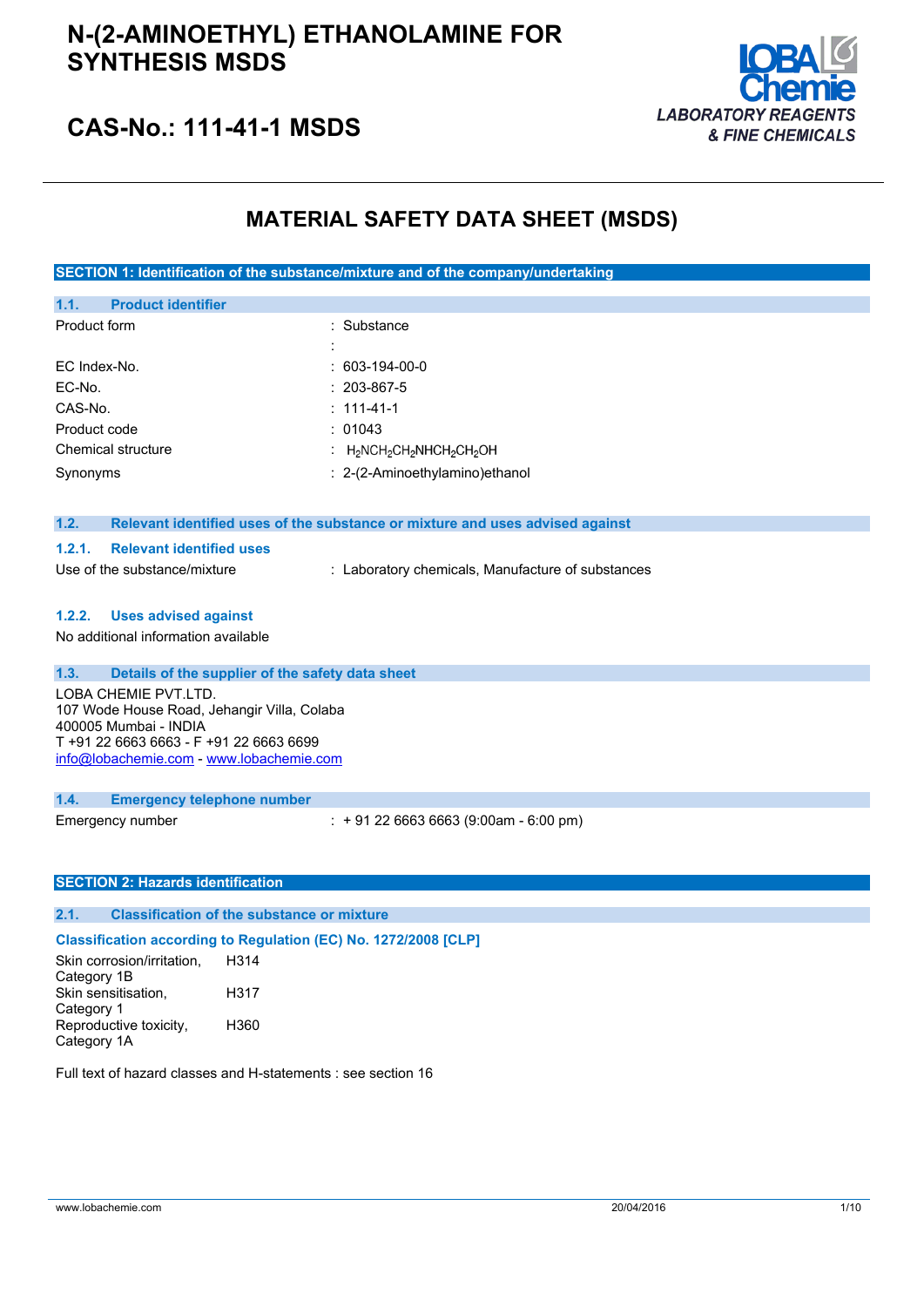Safety Data Sheet

according to Regulation (EC) No. 1907/2006 (REACH) with its amendment Regulation (EU) 2015/830

**Classification according to Directive 67/548/EEC [DSD] or 1999/45/EC [DPD]**

Repr.Cat.2; R61 Repr.Cat.3; R62 C; R34 R43 Full text of R-phrases: see section 16

### **Adverse physicochemical, human health and environmental effects**

No additional information available

**2.2. Label elements Labelling according to Regulation** (EC) **No. 1272/2008** [CLP] Hazard pictograms (CLP) : GHS05 GHS07 GHS08 Signal word (CLP)  $\qquad \qquad$ : Danger Hazard statements (CLP) : H314 - Causes severe skin burns and eye damage. H317 - May cause an allergic skin reaction. H360 - May damage fertility or the unborn child. Precautionary statements (CLP) : P201 - Obtain special instructions before use. P280 - Wear protective gloves, protective clothing, eye protection, face protection. P305+P351+P338 - IF IN EYES: Rinse cautiously with water for several minutes. Remove contact lenses, if present and easy to do. Continue rinsing. P310 - Immediately call a doctor.

#### **2.3. Other hazards**

No additional information available

| <b>SECTION 3: Composition/information on ingredients</b> |                                                 |  |  |
|----------------------------------------------------------|-------------------------------------------------|--|--|
|                                                          |                                                 |  |  |
| 3.1.<br><b>Substances</b>                                |                                                 |  |  |
| Name                                                     | $: N-(2-AMINOETHYL)$ ETHANOLAMINE FOR SYNTHESIS |  |  |
| CAS-No.                                                  | $: 111 - 41 - 1$                                |  |  |
| EC-No.                                                   | $: 203 - 867 - 5$                               |  |  |
| EC Index-No.                                             | $: 603-194-00-0$                                |  |  |
|                                                          |                                                 |  |  |

Full text of R- and H-statements: see section 16

**3.2. Mixtures**

Not applicable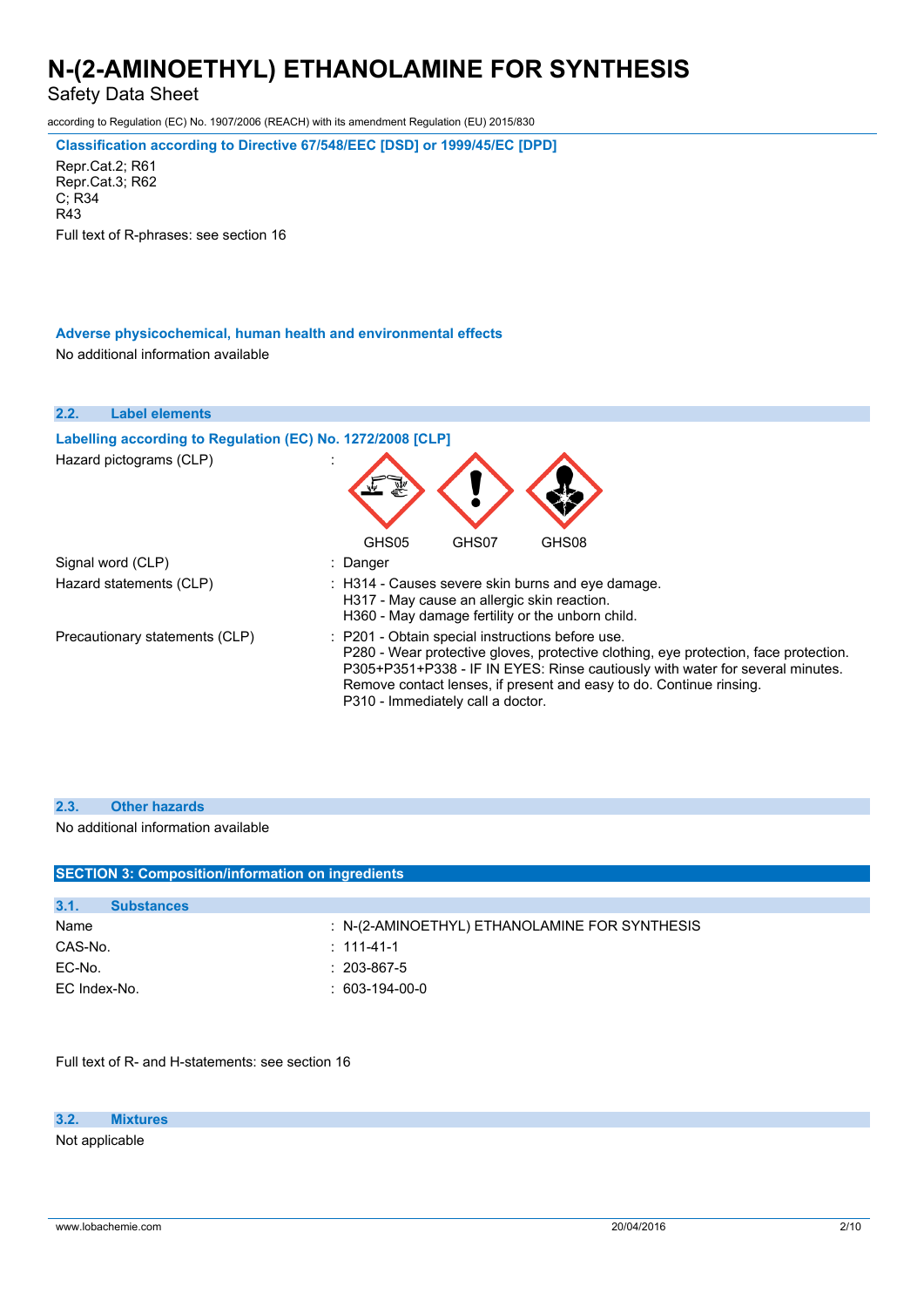Safety Data Sheet

according to Regulation (EC) No. 1907/2006 (REACH) with its amendment Regulation (EU) 2015/830

| <b>SECTION 4: First aid measures</b> |  |
|--------------------------------------|--|

| 4.1.   | <b>Description of first aid measures</b>                          |                                                                                                                                                                                    |      |
|--------|-------------------------------------------------------------------|------------------------------------------------------------------------------------------------------------------------------------------------------------------------------------|------|
|        | First-aid measures general<br>First-aid measures after inhalation | : IF exposed or concerned: Get medical advice/attention.                                                                                                                           |      |
|        |                                                                   | Remove person to fresh air and keep comfortable for breathing. Immediately call a<br>POISON CENTER/doctor.                                                                         |      |
|        | First-aid measures after skin contact                             | : Wash with plenty of water/ Get medical advice/attention. Wash contaminated<br>clothing before reuse.                                                                             |      |
|        | First-aid measures after eye contact                              | Rinse cautiously with water for several minutes. Remove contact lenses, if present<br>and easy to do. Continue rinsing. Immediately call a POISON CENTER/doctor.                   |      |
|        | First-aid measures after ingestion                                | Rinse mouth. Do NOT induce vomiting. Immediately call a POISON CENTER/doctor.                                                                                                      |      |
| 4.2.   | Most important symptoms and effects, both acute and delayed       |                                                                                                                                                                                    |      |
|        | Symptoms/effects                                                  | : Causes severe skin burns and eye damage. Suspected of damaging fertility. May<br>damage the unborn child.                                                                        |      |
|        | Symptoms/effects after inhalation                                 | May cause an allergic skin reaction.                                                                                                                                               |      |
|        | Symptoms/effects after eye contact                                | : Causes serious eye damage.                                                                                                                                                       |      |
| 4.3.   |                                                                   | Indication of any immediate medical attention and special treatment needed                                                                                                         |      |
|        | Treat symptomatically.                                            |                                                                                                                                                                                    |      |
|        | <b>SECTION 5: Firefighting measures</b>                           |                                                                                                                                                                                    |      |
| 5.1.   | <b>Extinguishing media</b>                                        |                                                                                                                                                                                    |      |
|        | Suitable extinguishing media                                      | : Carbon dioxide. Dry powder. Foam. Water spray.                                                                                                                                   |      |
|        | Unsuitable extinguishing media                                    | Do not use extinguishing media containing water.                                                                                                                                   |      |
| 5.2.   | Special hazards arising from the substance or mixture             |                                                                                                                                                                                    |      |
|        | No additional information available                               |                                                                                                                                                                                    |      |
| 5.3.   | <b>Advice for firefighters</b>                                    |                                                                                                                                                                                    |      |
|        | Protection during firefighting                                    | Do not enter fire area without proper protective equipment, including respiratory<br>protection.                                                                                   |      |
|        | <b>SECTION 6: Accidental release measures</b>                     |                                                                                                                                                                                    |      |
| 6.1.   |                                                                   | Personal precautions, protective equipment and emergency procedures                                                                                                                |      |
| 6.1.1. | For non-emergency personnel                                       |                                                                                                                                                                                    |      |
|        | <b>Emergency procedures</b>                                       | : Evacuate unnecessary personnel.                                                                                                                                                  |      |
| 6.1.2. | For emergency responders                                          |                                                                                                                                                                                    |      |
|        | Protective equipment                                              | : Use personal protective equipment as required.                                                                                                                                   |      |
|        | <b>Emergency procedures</b>                                       | : Ventilate area.                                                                                                                                                                  |      |
| 6.2.   | <b>Environmental precautions</b>                                  |                                                                                                                                                                                    |      |
|        | Avoid release to the environment.                                 |                                                                                                                                                                                    |      |
| 6.3.   | Methods and material for containment and cleaning up              |                                                                                                                                                                                    |      |
|        | Methods for cleaning up                                           | : On land, sweep or shovel into suitable containers. Collect spillage.                                                                                                             |      |
| 6.4.   | <b>Reference to other sections</b>                                |                                                                                                                                                                                    |      |
|        | No additional information available                               |                                                                                                                                                                                    |      |
|        | <b>SECTION 7: Handling and storage</b>                            |                                                                                                                                                                                    |      |
| 7.1.   | <b>Precautions for safe handling</b>                              |                                                                                                                                                                                    |      |
|        | Precautions for safe handling                                     | : Provide good ventilation in process area to prevent formation of vapour. Do not<br>breathe vapours. Obtain special instructions before use. Avoid contact with skin and<br>eyes. |      |
|        | www.lobachemie.com                                                | 20/04/2016                                                                                                                                                                         | 3/10 |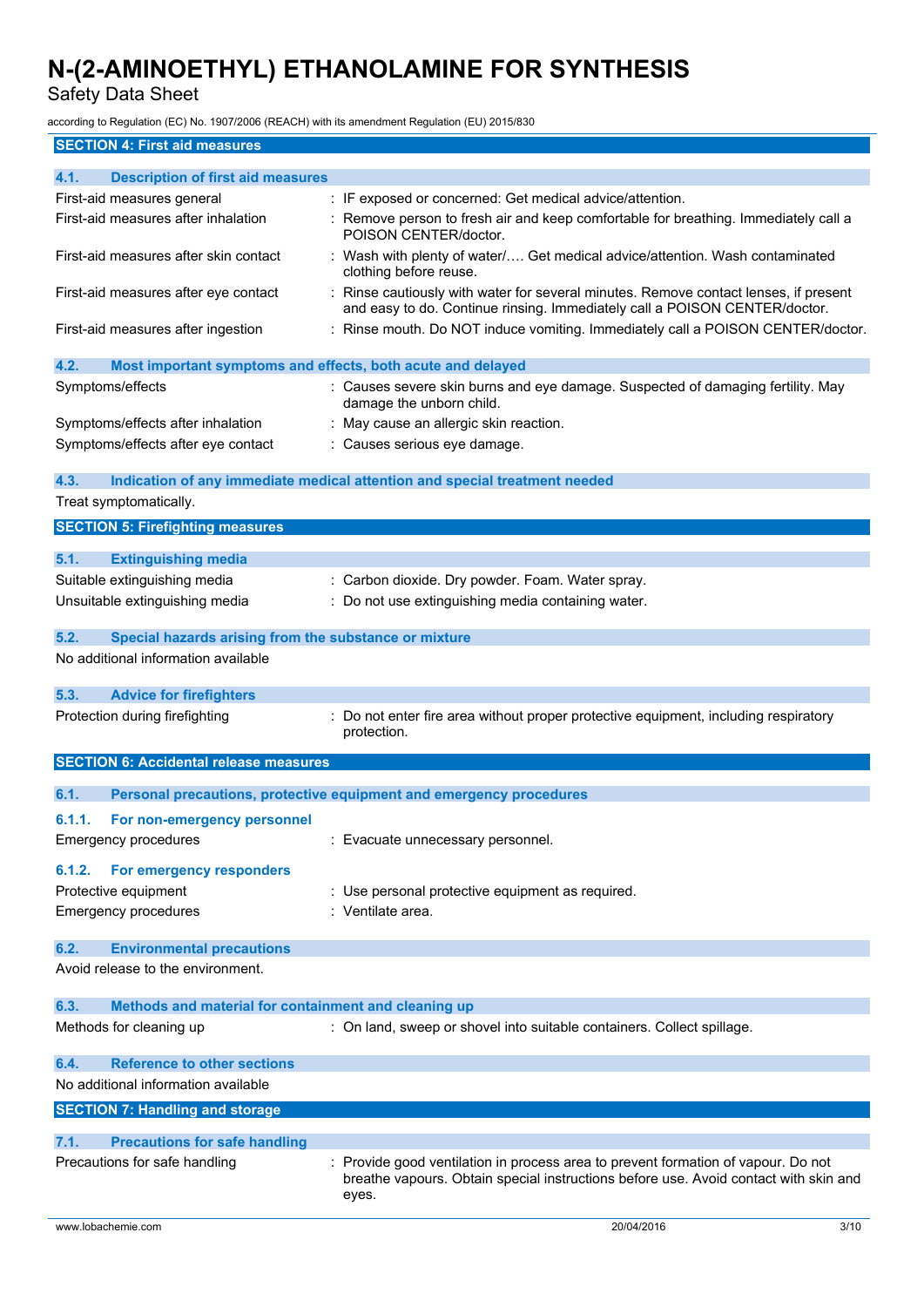Safety Data Sheet

according to Regulation (EC) No. 1907/2006 (REACH) with its amendment Regulation (EU) 2015/830

|                                                         | Hygiene measures                                             | : Wash contaminated clothing before reuse. Wash hands and other exposed areas<br>with mild soap and water before eating, drinking or smoking and when leaving work. |
|---------------------------------------------------------|--------------------------------------------------------------|---------------------------------------------------------------------------------------------------------------------------------------------------------------------|
| 7.2.                                                    | Conditions for safe storage, including any incompatibilities |                                                                                                                                                                     |
|                                                         | Storage conditions                                           | : Store in a well-ventilated place. Keep container tightly closed.                                                                                                  |
| 7.3.                                                    | <b>Specific end use(s)</b>                                   |                                                                                                                                                                     |
|                                                         | No additional information available                          |                                                                                                                                                                     |
| <b>SECTION 8: Exposure controls/personal protection</b> |                                                              |                                                                                                                                                                     |
|                                                         |                                                              |                                                                                                                                                                     |
| 8.1.                                                    | <b>Control parameters</b>                                    |                                                                                                                                                                     |
|                                                         | No additional information available                          |                                                                                                                                                                     |

| 8.2.<br><b>Exposure controls</b> |                                                                    |
|----------------------------------|--------------------------------------------------------------------|
| Hand protection                  | : Protective gloves                                                |
| Eye protection                   | : Chemical goggles or face shield                                  |
| Skin and body protection         | : Wear suitable protective clothing                                |
| Respiratory protection           | : [In case of inadequate ventilation] wear respiratory protection. |

### **SECTION 9: Physical and chemical properties**

| Information on basic physical and chemical properties<br>9.1.  |                                   |
|----------------------------------------------------------------|-----------------------------------|
| Physical state                                                 | : Liquid                          |
| Colour                                                         | : Clear Colorless.                |
| Odour                                                          | : No data available               |
| Odour threshold                                                | : No data available               |
| pH                                                             | : No data available               |
| Relative evaporation rate (butylacetate=1) : No data available |                                   |
| Melting point                                                  | : No data available               |
| Freezing point                                                 | : No data available               |
| Boiling point                                                  | $: 238 - 240 °C$                  |
| Flash point                                                    | : 144 $^{\circ}$ C                |
| Auto-ignition temperature                                      | : 368 °C                          |
| Decomposition temperature                                      | : No data available               |
| Flammability (solid, gas)                                      | : No data available               |
| Vapour pressure                                                | $: 0.013$ mbar at 20 $^{\circ}$ C |
| Relative vapour density at 20 °C                               | : 3.59                            |
| Relative density                                               | : No data available               |
|                                                                |                                   |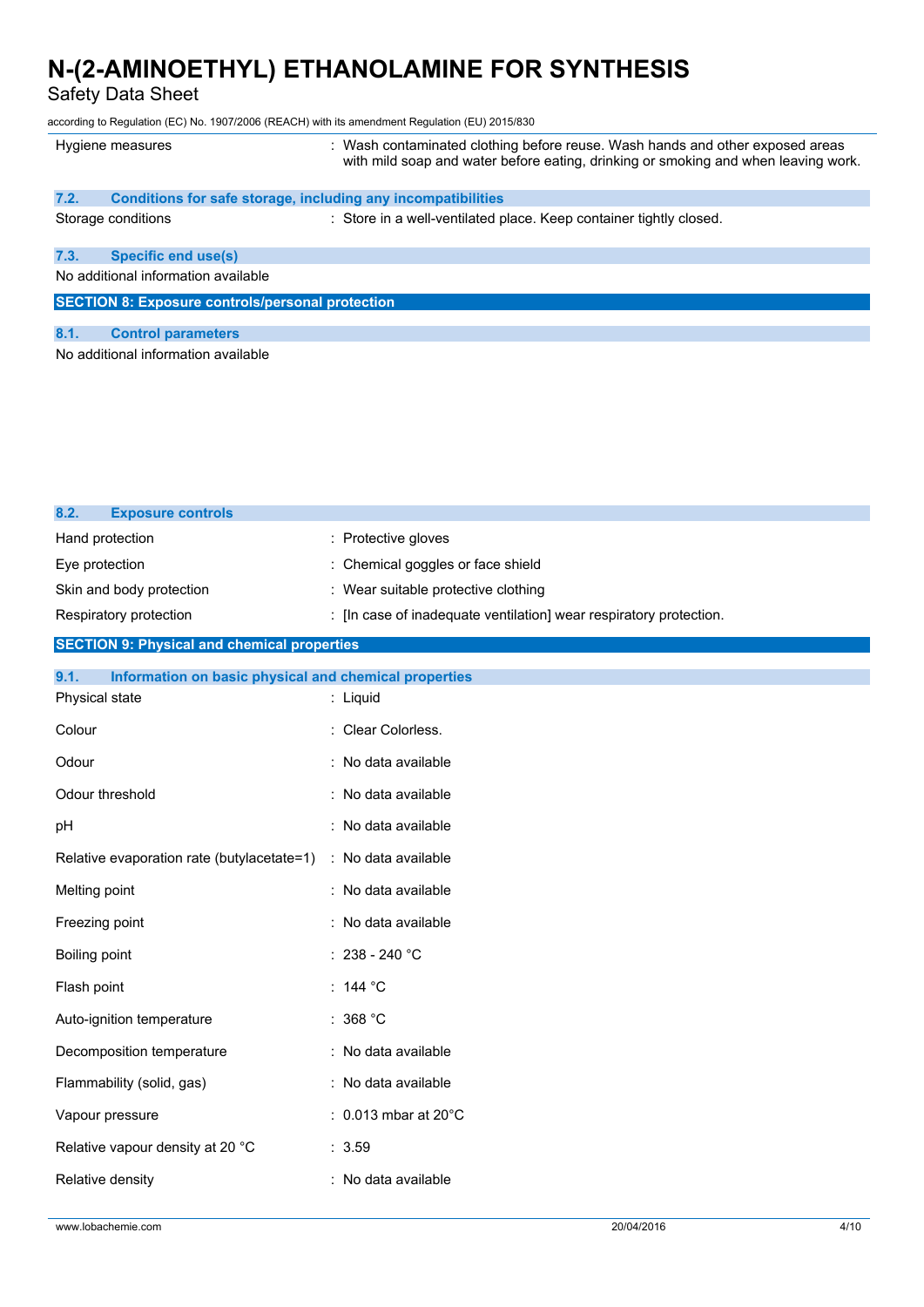Safety Data Sheet

according to Regulation (EC) No. 1907/2006 (REACH) with its amendment Regulation (EU) 2015/830

| Density                 | : $1.03$ g/cm <sup>3</sup> |
|-------------------------|----------------------------|
| Solubility              | : Water: Slightly Soluble  |
| Log Pow                 | : No data available        |
| Viscosity, kinematic    | : No data available        |
| Viscosity, dynamic      | : No data available        |
| Explosive properties    | : No data available        |
| Oxidising properties    | : No data available        |
| <b>Explosive limits</b> | : No data available        |

| 9.2.<br><b>Other information</b><br>No additional information available<br><b>SECTION 10: Stability and reactivity</b><br>10.1.<br><b>Reactivity</b><br>Thermal decomposition generates : Corrosive vapours.<br>10.2.<br><b>Chemical stability</b><br>Stable under normal conditions.<br>10.3.<br><b>Possibility of hazardous reactions</b> |  |  |  |
|---------------------------------------------------------------------------------------------------------------------------------------------------------------------------------------------------------------------------------------------------------------------------------------------------------------------------------------------|--|--|--|
|                                                                                                                                                                                                                                                                                                                                             |  |  |  |
|                                                                                                                                                                                                                                                                                                                                             |  |  |  |
|                                                                                                                                                                                                                                                                                                                                             |  |  |  |
|                                                                                                                                                                                                                                                                                                                                             |  |  |  |
|                                                                                                                                                                                                                                                                                                                                             |  |  |  |
|                                                                                                                                                                                                                                                                                                                                             |  |  |  |
|                                                                                                                                                                                                                                                                                                                                             |  |  |  |
|                                                                                                                                                                                                                                                                                                                                             |  |  |  |
|                                                                                                                                                                                                                                                                                                                                             |  |  |  |
| No additional information available                                                                                                                                                                                                                                                                                                         |  |  |  |
| <b>Conditions to avoid</b><br>10.4.                                                                                                                                                                                                                                                                                                         |  |  |  |
| Direct sunlight. Overheating.                                                                                                                                                                                                                                                                                                               |  |  |  |
| <b>Incompatible materials</b><br>10.5.                                                                                                                                                                                                                                                                                                      |  |  |  |
| No additional information available                                                                                                                                                                                                                                                                                                         |  |  |  |
| 10.6.<br><b>Hazardous decomposition products</b>                                                                                                                                                                                                                                                                                            |  |  |  |
| Thermal decomposition generates : Corrosive vapours.                                                                                                                                                                                                                                                                                        |  |  |  |
| <b>SECTION 11: Toxicological information</b>                                                                                                                                                                                                                                                                                                |  |  |  |

: Causes severe skin burns and eye damage. : Serious eye damage, category 1, implicit

### **11.1. Information on toxicological effects**

| Acute toxicity                    | : Not classified |
|-----------------------------------|------------------|
| Skin corrosion/irritation         | : Causes sever   |
| Serious eye damage/irritation     | : Serious eye d  |
| Respiratory or skin sensitisation | : May cause ar   |

| Respiratory or skin sensitisation | : May cause an allergic skin reaction.      |
|-----------------------------------|---------------------------------------------|
| Germ cell mutagenicity            | : Not classified                            |
| Carcinogenicity                   | : Not classified                            |
| Reproductive toxicity             | : May damage fertility or the unborn child. |
| STOT-single exposure              | : Not classified                            |
| STOT-repeated exposure            | : Not classified                            |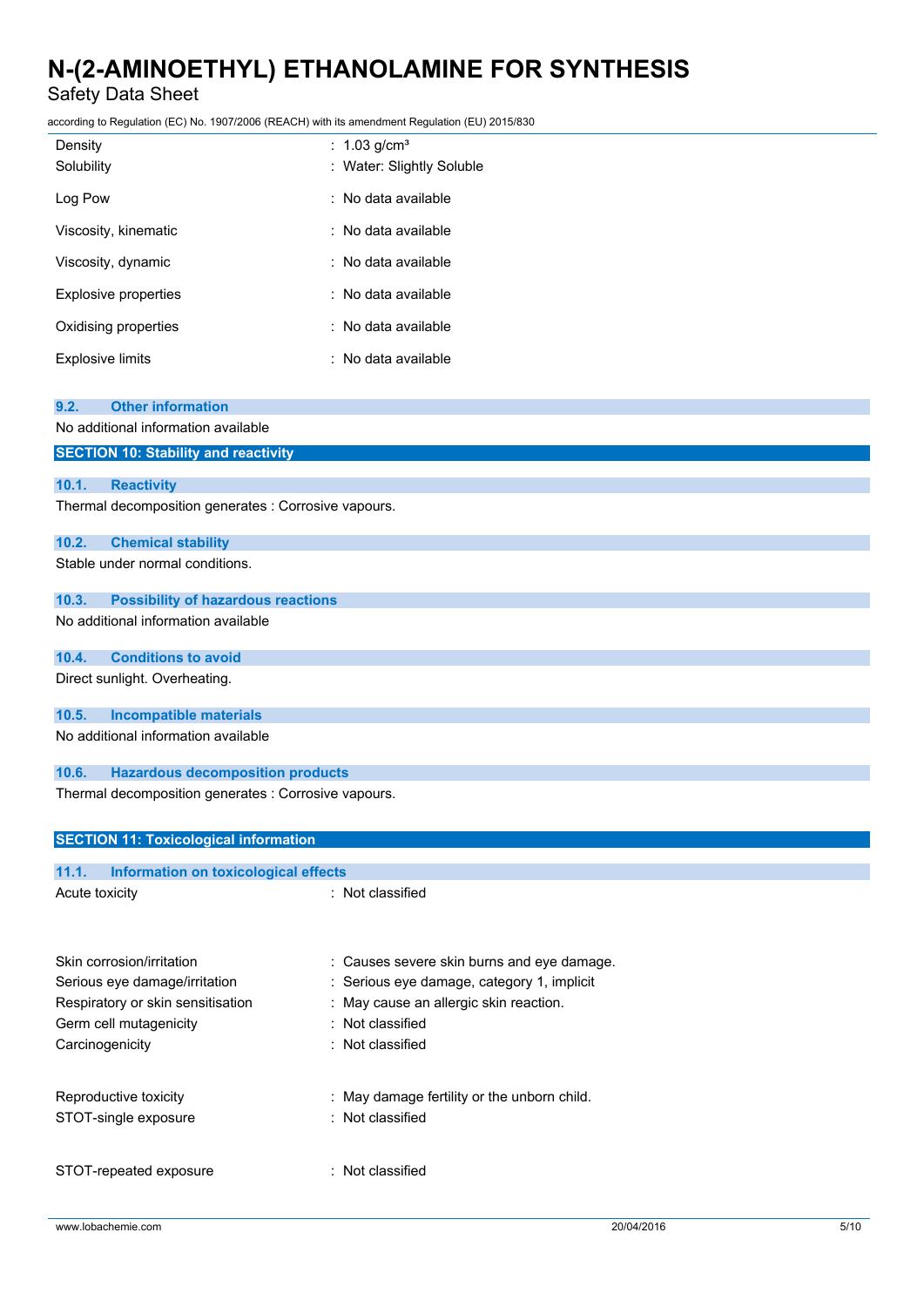Safety Data Sheet

according to Regulation (EC) No. 1907/2006 (REACH) with its amendment Regulation (EU) 2015/830

Aspiration hazard : Not classified

| <b>SECTION 12: Ecological information</b>          |                                                                                    |  |  |  |
|----------------------------------------------------|------------------------------------------------------------------------------------|--|--|--|
|                                                    |                                                                                    |  |  |  |
| 12.1.<br><b>Toxicity</b>                           |                                                                                    |  |  |  |
| No additional information available                |                                                                                    |  |  |  |
| 12.2.<br><b>Persistence and degradability</b>      |                                                                                    |  |  |  |
| No additional information available                |                                                                                    |  |  |  |
|                                                    |                                                                                    |  |  |  |
| 12.3.<br><b>Bioaccumulative potential</b>          |                                                                                    |  |  |  |
| No additional information available                |                                                                                    |  |  |  |
| 12.4.<br><b>Mobility in soil</b>                   |                                                                                    |  |  |  |
| No additional information available                |                                                                                    |  |  |  |
| 12.5.<br><b>Results of PBT and vPvB assessment</b> |                                                                                    |  |  |  |
| No additional information available                |                                                                                    |  |  |  |
| 12.6.<br><b>Other adverse effects</b>              |                                                                                    |  |  |  |
| No additional information available                |                                                                                    |  |  |  |
| <b>SECTION 13: Disposal considerations</b>         |                                                                                    |  |  |  |
| 13.1.<br><b>Waste treatment methods</b>            |                                                                                    |  |  |  |
| Product/Packaging disposal                         | : Dispose of contents/container to hazardous or special waste collection point, in |  |  |  |
| recommendations                                    | accordance with local, regional, national and/or international regulation.         |  |  |  |
| <b>SECTION 14: Transport information</b>           |                                                                                    |  |  |  |
| In accordance with ADR / RID / IMDG / IATA / ADN   |                                                                                    |  |  |  |
| <b>UN number</b><br>14.1.                          |                                                                                    |  |  |  |
| UN-No. (ADR)                                       | : 2735                                                                             |  |  |  |
| UN-No. (IMDG)                                      | : 2735                                                                             |  |  |  |
| UN-No. (IATA)                                      | : 2735                                                                             |  |  |  |
| UN-No. (ADN)                                       | : 2735                                                                             |  |  |  |
| UN-No. (RID)                                       | : 2735                                                                             |  |  |  |
| 14.2.<br><b>UN proper shipping name</b>            |                                                                                    |  |  |  |
| Proper Shipping Name (ADR)                         | : AMINES, LIQUID, CORROSIVE, N.O.S. / POLYAMINES, LIQUID, CORROSIVE,<br>N.O.S.     |  |  |  |
| Proper Shipping Name (IMDG)                        | : AMINES, LIQUID, CORROSIVE, N.O.S.                                                |  |  |  |
| Proper Shipping Name (IATA)                        | : AMINES, LIQUID, CORROSIVE, N.O.S.                                                |  |  |  |
| Proper Shipping Name (ADN)                         | : AMINES, LIQUID, CORROSIVE, N.O.S.                                                |  |  |  |
| Proper Shipping Name (RID)                         | : AMINES, LIQUID, CORROSIVE, N.O.S.                                                |  |  |  |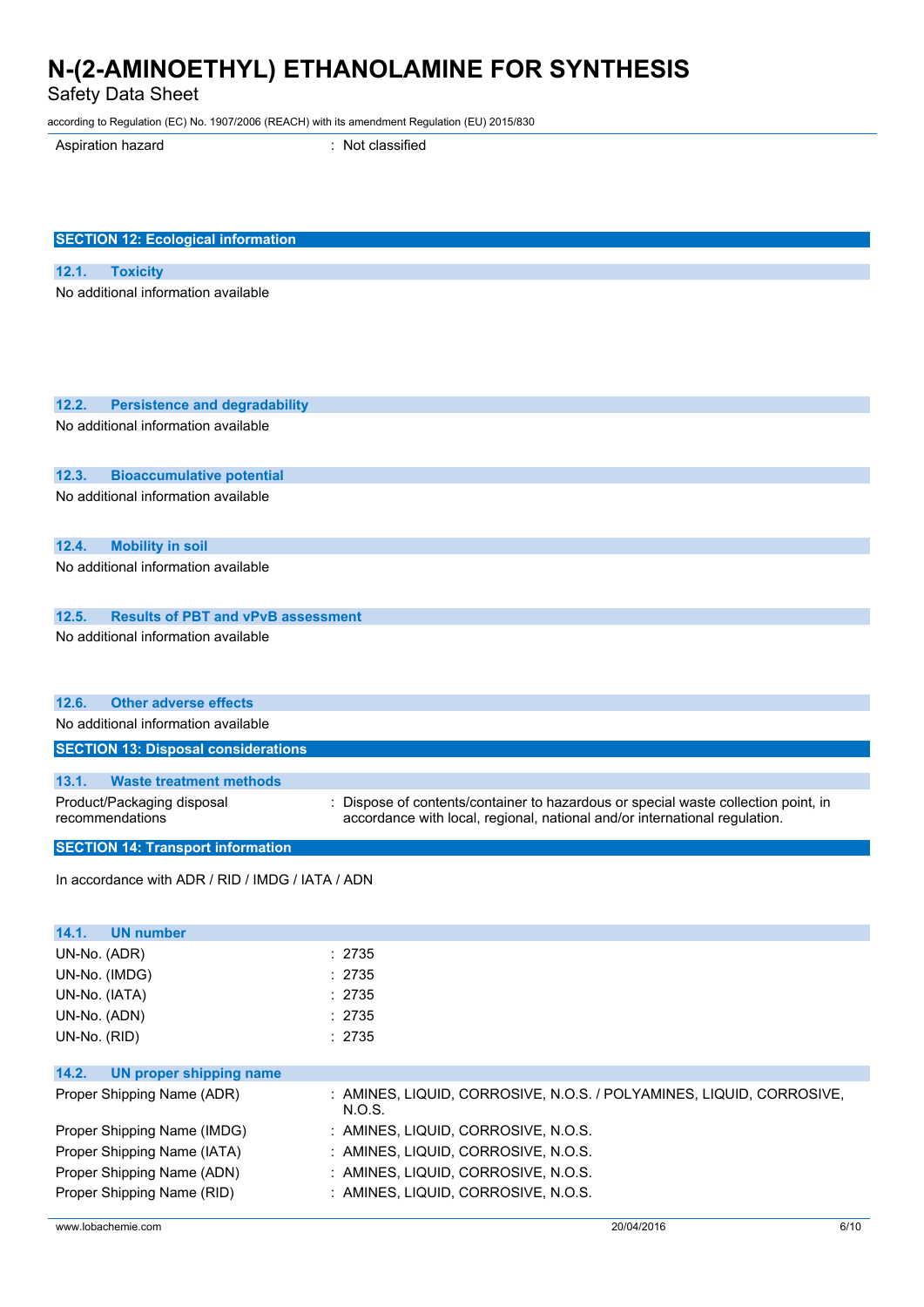| <b>Safety Data Sheet</b>                                                                                                                                                                               |                                                                                                                                                                                                                                                                                                                            |
|--------------------------------------------------------------------------------------------------------------------------------------------------------------------------------------------------------|----------------------------------------------------------------------------------------------------------------------------------------------------------------------------------------------------------------------------------------------------------------------------------------------------------------------------|
| according to Regulation (EC) No. 1907/2006 (REACH) with its amendment Regulation (EU) 2015/830                                                                                                         |                                                                                                                                                                                                                                                                                                                            |
| Transport document description (ADR)<br>Transport document description (IMDG)<br>Transport document description (IATA)<br>Transport document description (ADN)<br>Transport document description (RID) | : UN 2735 AMINES, LIQUID, CORROSIVE, N.O.S. / POLYAMINES, LIQUID,<br>CORROSIVE, N.O.S., 8, II, (E)<br>: UN 2735 AMINES, LIQUID, CORROSIVE, N.O.S., 8, II<br>: UN 2735 AMINES, LIQUID, CORROSIVE, N.O.S., 8, II<br>: UN 2735 AMINES, LIQUID, CORROSIVE, N.O.S., 8, II<br>: UN 2735 AMINES, LIQUID, CORROSIVE, N.O.S., 8, II |
| 14.3.<br><b>Transport hazard class(es)</b>                                                                                                                                                             |                                                                                                                                                                                                                                                                                                                            |
| <b>ADR</b>                                                                                                                                                                                             |                                                                                                                                                                                                                                                                                                                            |
| Transport hazard class(es) (ADR)<br>Danger labels (ADR)                                                                                                                                                | : 8<br>: 8                                                                                                                                                                                                                                                                                                                 |
| <b>IMDG</b>                                                                                                                                                                                            |                                                                                                                                                                                                                                                                                                                            |
| Transport hazard class(es) (IMDG)                                                                                                                                                                      | : 8                                                                                                                                                                                                                                                                                                                        |
| Danger labels (IMDG)                                                                                                                                                                                   | : 8                                                                                                                                                                                                                                                                                                                        |
|                                                                                                                                                                                                        |                                                                                                                                                                                                                                                                                                                            |
| <b>IATA</b>                                                                                                                                                                                            |                                                                                                                                                                                                                                                                                                                            |
| Transport hazard class(es) (IATA)<br>Hazard labels (IATA)                                                                                                                                              | : 8<br>: 8                                                                                                                                                                                                                                                                                                                 |
|                                                                                                                                                                                                        |                                                                                                                                                                                                                                                                                                                            |
| <b>ADN</b>                                                                                                                                                                                             |                                                                                                                                                                                                                                                                                                                            |
| Transport hazard class(es) (ADN)<br>Danger labels (ADN)                                                                                                                                                | : 8<br>$\colon 8$                                                                                                                                                                                                                                                                                                          |
|                                                                                                                                                                                                        |                                                                                                                                                                                                                                                                                                                            |
| <b>RID</b>                                                                                                                                                                                             |                                                                                                                                                                                                                                                                                                                            |
| Transport hazard class(es) (RID)                                                                                                                                                                       | : 8                                                                                                                                                                                                                                                                                                                        |
| Danger labels (RID)                                                                                                                                                                                    | : 8                                                                                                                                                                                                                                                                                                                        |

: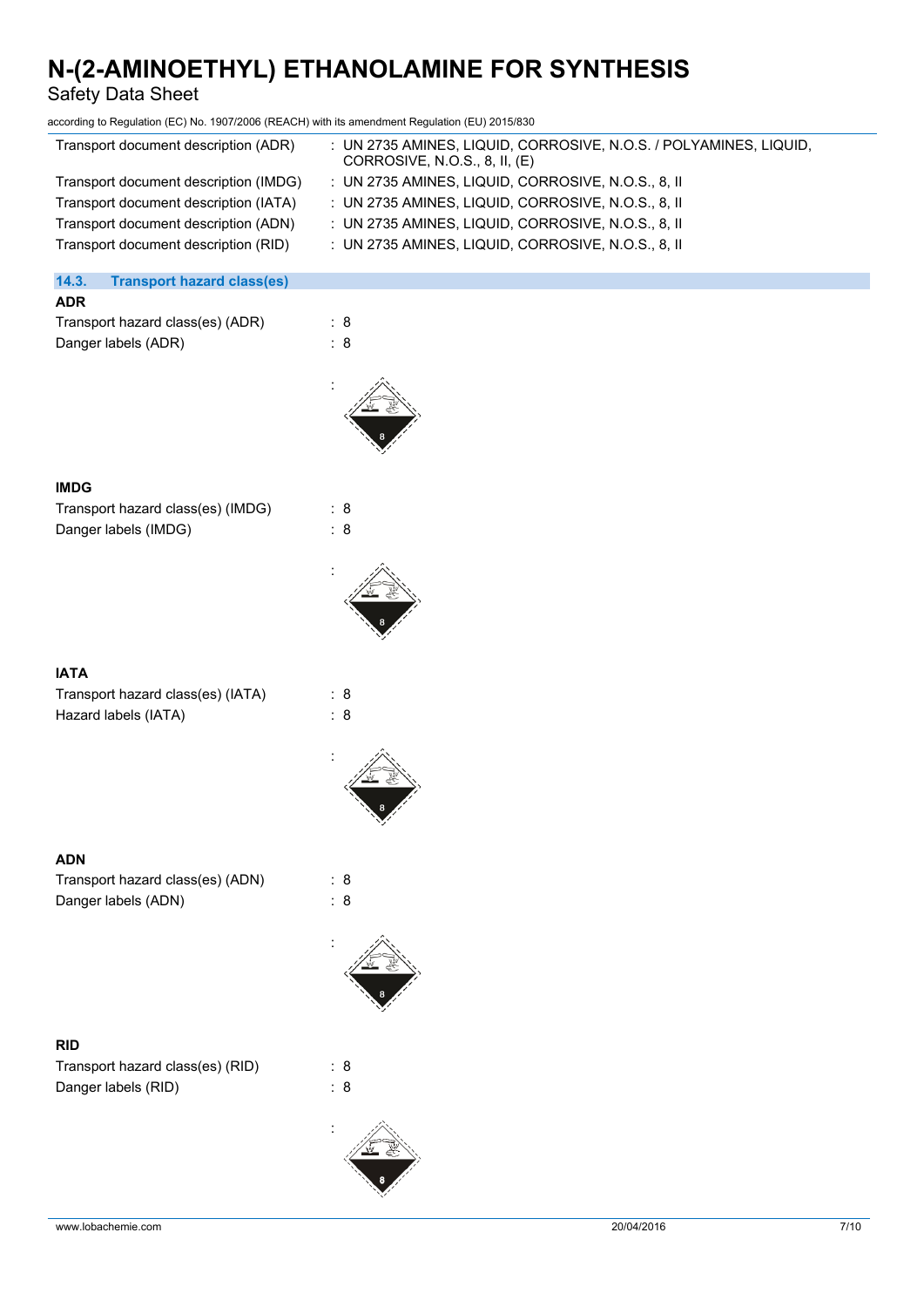Safety Data Sheet

according to Regulation (EC) No. 1907/2006 (REACH) with its amendment Regulation (EU) 2015/830

| 14.4.<br><b>Packing group</b>         |                                          |
|---------------------------------------|------------------------------------------|
| Packing group (ADR)                   | ÷Ш                                       |
| Packing group (IMDG)                  | ÷Ш                                       |
| Packing group (IATA)                  | ÷Ш                                       |
| Packing group (ADN)                   | ÷Ш                                       |
| Packing group (RID)                   | ÷Ш                                       |
| <b>Environmental hazards</b><br>14.5. |                                          |
| Dangerous for the environment         | : No                                     |
| Marine pollutant                      | : No                                     |
| Other information                     | : No supplementary information available |
|                                       |                                          |
|                                       |                                          |

#### $14.6.$ **14.6. Special precautions for user**

| - Overland transport                                         |                                      |
|--------------------------------------------------------------|--------------------------------------|
| Classification code (ADR)                                    | : C7                                 |
| Special provisions (ADR)                                     | : 274                                |
| Limited quantities (ADR)                                     | : 11                                 |
| Excepted quantities (ADR)                                    | E2                                   |
| Packing instructions (ADR)                                   | : P001, IBC02                        |
| Mixed packing provisions (ADR)                               | : MP15                               |
| Portable tank and bulk container<br>instructions (ADR)       | : T11                                |
| Portable tank and bulk container special<br>provisions (ADR) | : TP1, TP27                          |
| Tank code (ADR)                                              | : L4BN                               |
| Vehicle for tank carriage                                    | : AT                                 |
| Transport category (ADR)                                     | : 2                                  |
| Hazard identification number (Kemler No.)                    | : 80                                 |
| Orange plates                                                | 80<br>2735                           |
| Tunnel restriction code (ADR)                                | : E                                  |
| EAC code                                                     | : 2X                                 |
| APP code                                                     | : B                                  |
| - Transport by sea                                           |                                      |
| Special provisions (IMDG)                                    | : 274                                |
| Packing instructions (IMDG)                                  | : P <sub>001</sub>                   |
| IBC packing instructions (IMDG)                              | : IBC02                              |
| Tank instructions (IMDG)                                     | : T11                                |
| Tank special provisions (IMDG)                               | : TP1, TP27                          |
| EmS-No. (Fire)                                               | $: F-A$                              |
| EmS-No. (Spillage)                                           | $: S-B$                              |
| Stowage category (IMDG)                                      | : A                                  |
| Segregation (IMDG)                                           | : SG35                               |
| Properties and observations (IMDG)                           | : Colourless to yellowish liquids or |
|                                                              | soluble in water. When involved i    |

solutions with a pungent odour. Miscible with or in a fire, evolve toxic gases. Corrosive to most metals, especially to copper and its alloys. Reacts violently with acids. Cause burns to skin, eyes and mucous membranes.

MFAG-No : 153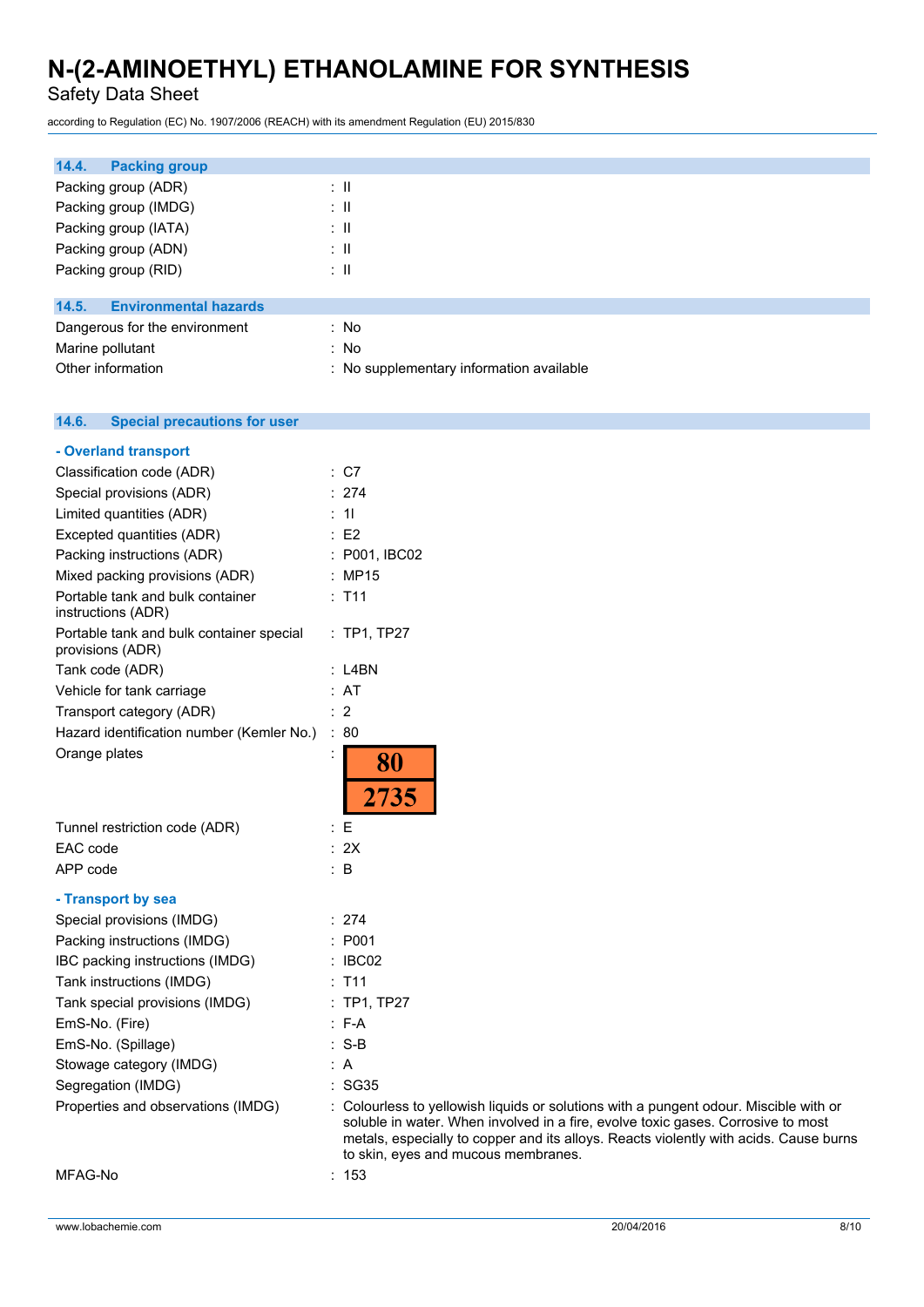Safety Data Sheet

according to Regulation (EC) No. 1907/2006 (REACH) with its amendment Regulation (EU) 2015/830

#### **- Air transport**

No data available

| : C7                                                      |
|-----------------------------------------------------------|
| : 274                                                     |
| : 1L                                                      |
| $E$ F2                                                    |
| : T                                                       |
| $:$ PP, EP                                                |
| : 0                                                       |
|                                                           |
| : C7                                                      |
| : 274                                                     |
| : 1L                                                      |
| E2                                                        |
| : P001, IBC02                                             |
| : MP15                                                    |
| $:$ T11                                                   |
| Portable tank and bulk container special<br>$:$ TP1, TP27 |
| : L4BN                                                    |
| $\cdot$ 2                                                 |
| : C E6                                                    |
| : 80                                                      |
|                                                           |

#### **14.7. Transport in bulk according to Annex II of MARPOL 73/78 and the IBC Code**

Not applicable

**SECTION 15: Regulatory information**

**15.1. Safety, health and environmental regulations/legislation specific for the substance or mixture**

### **15.1.1. EU-Regulations**

No REACH Annex XVII restrictions

N-(2-AMINOETHYL) ETHANOLAMINE FOR SYNTHESIS is not on the REACH Candidate List N-(2-AMINOETHYL) ETHANOLAMINE FOR SYNTHESIS is not on the REACH Annex XIV List

### **15.1.2. National regulations**

#### **Germany**

12th Ordinance Implementing the Federal : Is not subject of the 12. BlmSchV (Hazardous Incident Ordinance) Immission Control Act - 12.BImSchV

#### **Netherlands**

SZW-lijst van kankerverwekkende stoffen : The substance is not listed